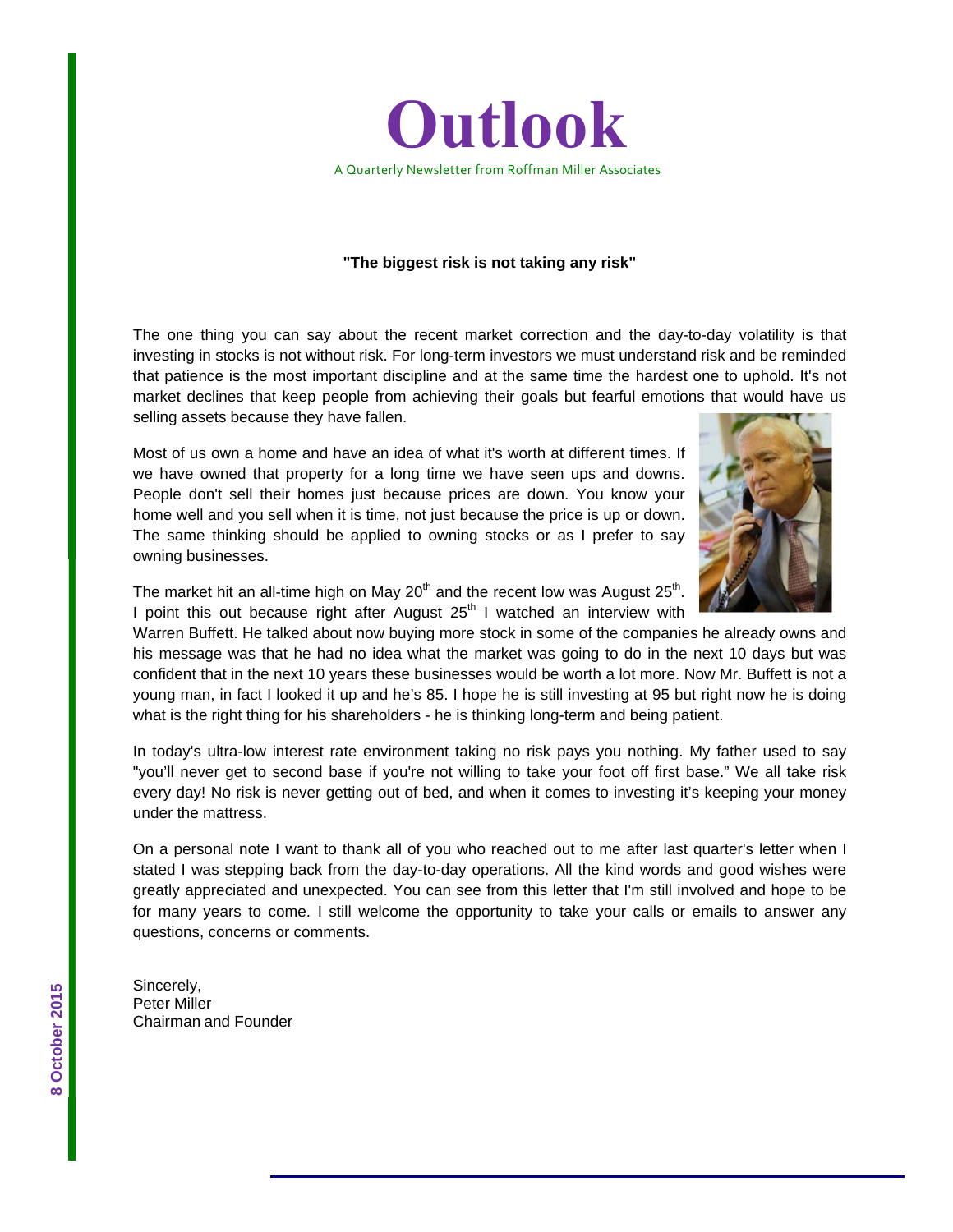## **The Ups and Downs of Investing**



Source: FactSet, Standard & Poor's, J.P. Morgan Asset Management.<br>Returns are based on price index only and do not include dividends. Intra-year drops refers to the largest market drops from a peak to a trough<br>during the y

J.P.Morgan Asset Management

## $12$

Equities

We found the slide reprinted above in the latest quarterly issue of J.P.Morgan's *Guide to the Markets* publication. It's a great graphical depiction of what most of us already know - the market is volatile, and in the long-run it goes up. Allow me to explain what this chart is saying. The red numbers at the bottom half of the page depict market pullbacks during a given year. Markets pullback every year but the severity of the pullback can vary greatly. So far

in 2015 we've seen a 12% pullback in the S&P 500. As this graph depicts, this isn't abnormal, actually it's quite ordinary. In fact, I'd say pullbacks are healthy for the market.

We haven't seen a pullback this large since 2011 when the S&P 500 fell 19%. The index finished that year with a breakeven result (not including dividends). In 2012 we saw a 10% downtrend in the market, only to see it recover and finish the year with a +13% return. Over the last thirty five years the S&P 500 has had 20 pullbacks of 10% or more. During this time frame intra‐year drops have averaged about 14.2%. What we're experiencing today isn't anything new or different; it's simply part of investing.



Long-term investors have always benefited from stock ownership. Over the last 35 years 27 have been positive for the S&P 500. If the stock market moved in a straight line it would produce bond like returns. The yield on a 10 year Treasury has been plus or minus 2% for several years. Unfortunately most people could never retire if their money was invested entirely in bonds. We realize that the volatility of the stock market is tough to handle at times like this. However, if you have a plan and remain with equities for the long-term, you'll be rewarded.

Bob Hofmann, President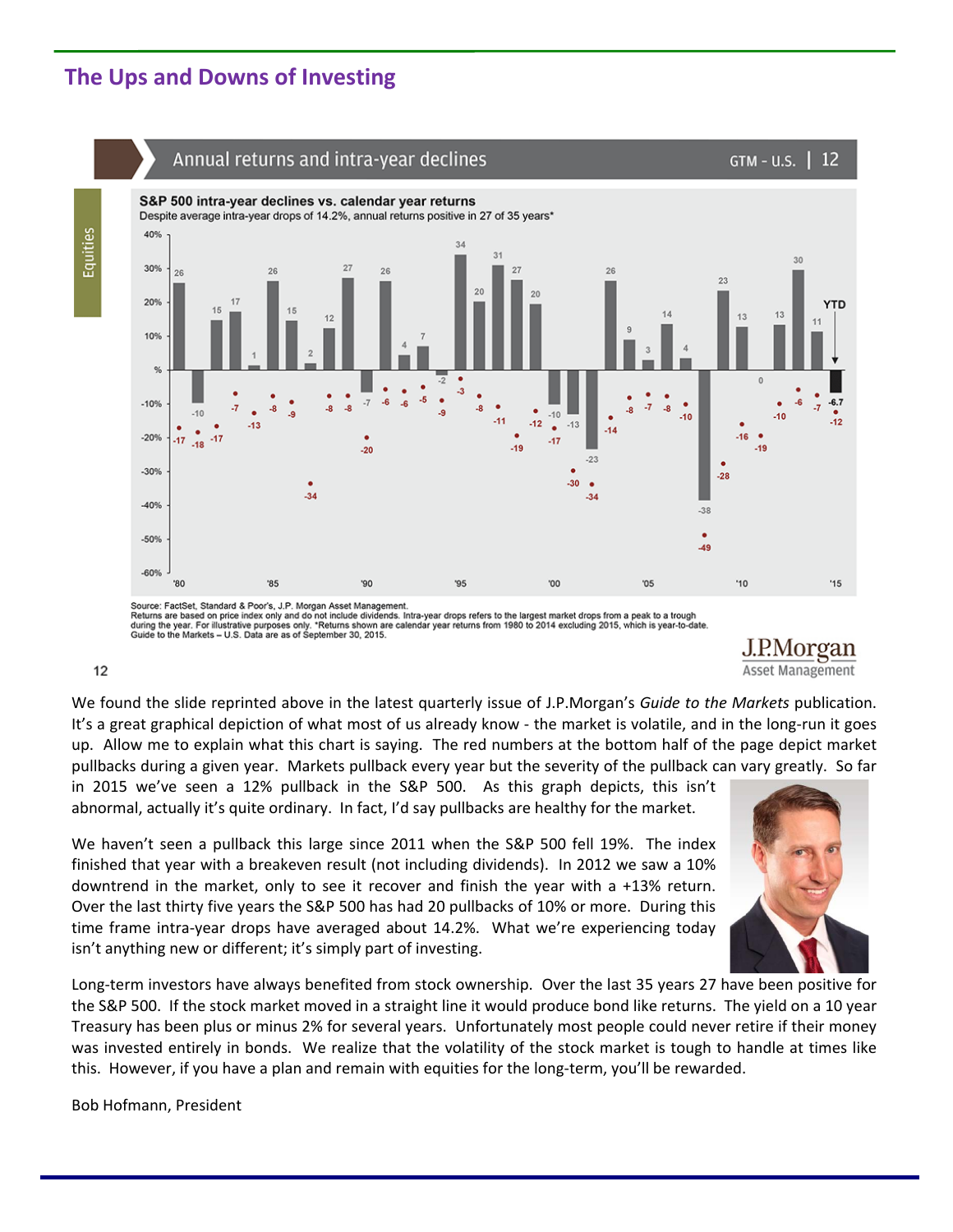## **…continuing a theme**

US stocks rose dramatically on the last trading day of the third quarter, with the Dow Jones Industrial Average up 235 points and the S&P 500 Index adding 36. In spite of that last minute surge, both indexes closed down sharply for the year‐to‐date period. As of September 30<sup>th</sup> the DJIA had lost 8.63% and the S&P was off by 6.7% so far in 2015.

At some point during the quarter all the major US indexes reached "correction" levels. A correction is loosely defined as a 10% decline in a stock price or stock market index from its peak. Watching the news headlines over the past month, you might have drawn the conclusion that a 10% reversal in the markets is a guaranteed precursor to a 2008‐like collapse. But just look at the graph on the previous page – corrections are, as Bob said, an ordinary and healthy part of investing and there is no correlation between sharp corrections and bear markets. Frankly, I'm tired of the media's overuse of the term *correction* and the significance that they've attached to it.



Bear markets, in fact, do not normally follow corrections; bear markets normally follow recessions. *Bear market*: another media‐defined term that commonly refers to a stock market that has fallen 20% or more. But that leads to the question, *how are we defining the market?* Is it the Dow? The S&P? The NASDAQ, the FTSE, EAFE, or the Russell? There are so many benchmarks these days that we might be running out of things to track and some investment companies are combining existing benchmarks to create even newer ones. The point I'm making is that all of this lingo, the benchmarks, the jargon – it's all very distracting from the process of defining your own personal objectives, establishing a long‐term plan, quantifying your risk, and implementing a sound investment strategy that improves the odds of achieving your goals.

Before I lose your interest, let's get back to that very understandable first paragraph. The Dow Jones Industrial Average was down more than 8% for the year through the end of September. But, the Dow was up almost 60% over the preceding three years. Without a lot of analysis you could come to the conclusion, by looking at those numbers, that stock prices on average have advanced quite a bit in the recent past and it would be a stretch to assume this would continue without pause. So in the absence of an economic recession, let's just take this in stride and see if we can't make something useful out of it.

From a portfolio manager's perspective, a temporary decline in stock prices is a holiday sale that must be shopped: I don't know how long it will last, I don't know if prices will go lower or higher over the next couple of weeks, and I don't know if I'm really going to buy anything, but I sure better be aware of what's happening because the other shoppers are sure to know. What was interesting about the market in late August and September was that a number of larger, dividend paying company stocks were down more than the market in general. In fact the Dow Jones Large Cap Growth Index was down 3.3% for the year through September 30<sup>th</sup>. The Large Cap Value Index was down almost 3-times as much, down 9.8% for the year to date. Part of the reason for Value's underperformance, I believe, is leftover sentiment from the 2008 banking crisis – many investors are still so afraid of the market that they have stuck completely to the 'safe' stocks, to be interpreted as bigger companies with bigger dividends which make up the value indexes. Basically the stuff we've owned for 20+ years. What happened in my opinion is that investors pushed the prices on some of those companies too high and they just had to come back into equilibrium in terms of valuation. A good example of that might be Johnson and Johnson, down about 10% at the end of the third quarter.

But I also believe there was some last-minute portfolio juggling by the large institutional portfolio managers who realized that a value‐based approach to investing wasn't going to get them through 2015 with their jobs intact, and they sold some of the value plays and raised cash to buy into some growth stories. That depressed some of the big dividend payers and restructuring companies' stocks even further; by the end of the month, for example, IBM's stock was sold so hard that the dividend was paying 3.6% annually. Proctor and Gamble was paying 3.7%. GE's dividend was 3.6%. What all three of those companies have in common is that they're all in the midst of change and there is a high degree of uncertainty about the outcome of those changes. I can tell you that the market volatility we saw in August and September reduces the willingness of large institutions to make commitments for the long-run (ie, they are having a hard time being value investors). It is possible that such short-sightedness has overruled their ability to make decisions based on valuations. But in the end, focusing on valuations and maintaining a long‐term mindset is what yields investment success and those institutions will suffer the fate of Aesop's hare.

(continued on back page)